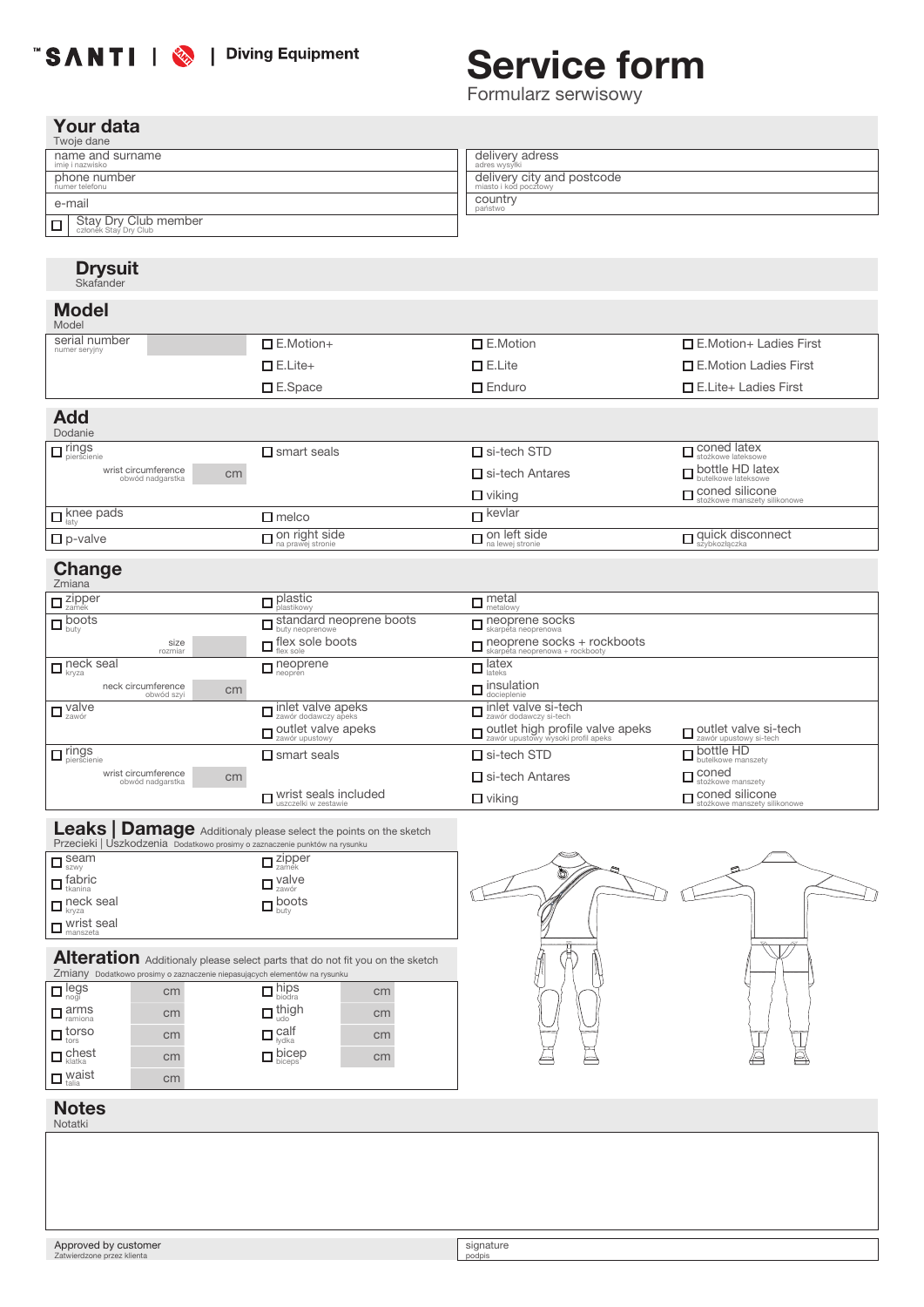## **SANTI | & | Diving Equipment**

# Service form

Formularz serwisowy

## Your data

waist talia cm

| Twoje dane       |                            |
|------------------|----------------------------|
| name and surname | delivery adress            |
| imie i nazwisko  | adres wysyłki              |
| phone number     | delivery city and postcode |
| numer telefonu   | miasto i kod pocztowy      |
| e-mail           | country<br>państwo         |

#### **Undersuit Ocieplacz**  $\Box$  Flex360  $\Box$  Flex190 ■BZ200 □ Flex360 Ladies First First Flex190 Ladies First serial number Serial numer research of the server of the server of the server of the server of the server of the SZ400X<br>numer serviny ■BZ400X Ladies First Model Model Damage Additionaly please select the points on the sketch<br>Uszkodzenia Dodatkowo prosimy o zaznaczenie punktów na rysunku cm cm cm cm cm cm cm hips biodra thigh udo calf łydka bicep biceps cm arms ramiona legs nogi torso tors chest klatka Alteration Additionaly please select parts that do not fit you on the sketch Zmiany Dodatkowo prosimy o zaznaczenie niepasujących elementów na rysunku